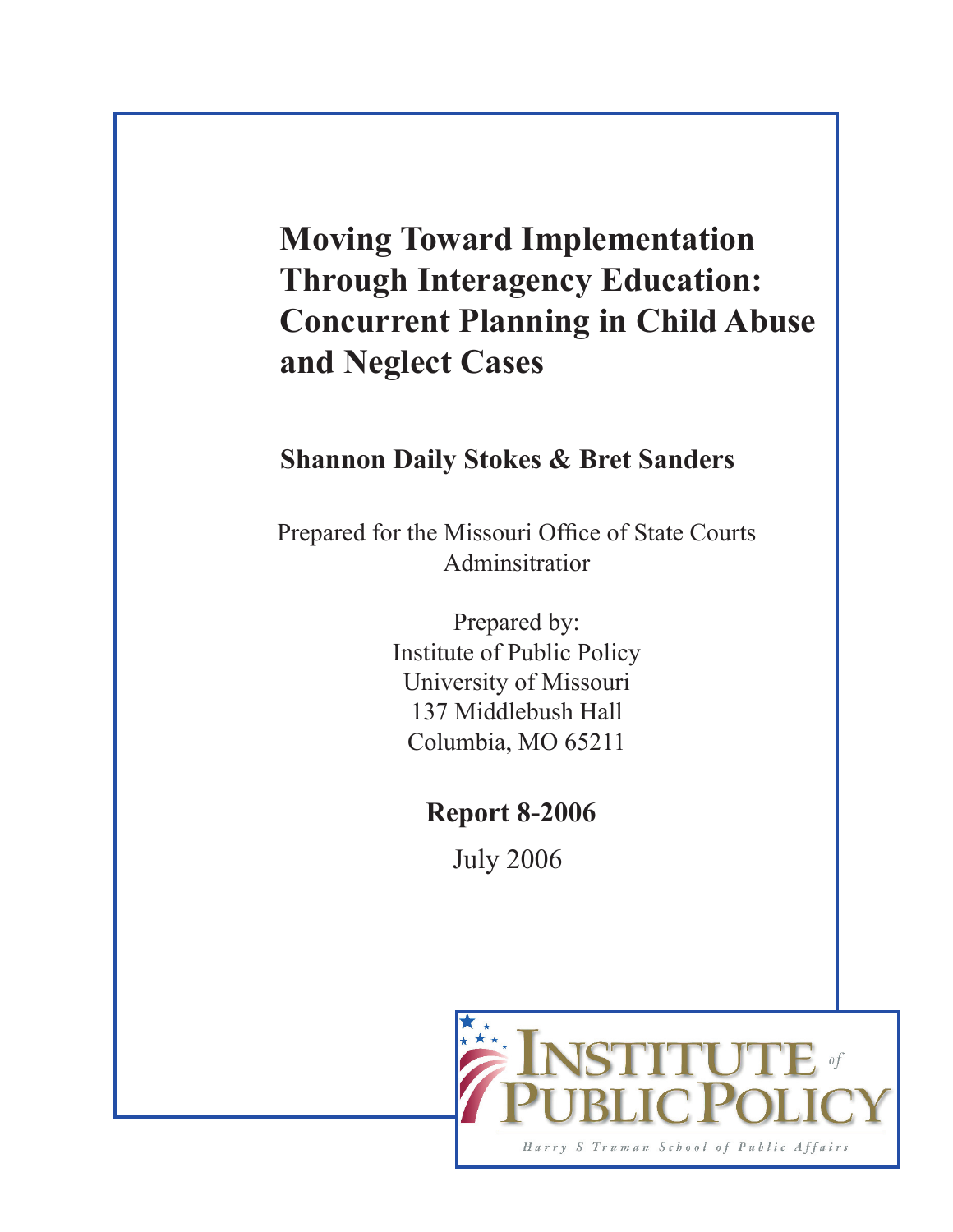# Moving Toward Implementation Through Interagency Education: Concurrent Planning in Child Abuse and Neglect Cases Shannon Daily Stokes & Bret Sanders

#### **Overview**

In child abuse and neglect cases, a reunification plan for putting the child(ren) back in the care of the parent(s) is developed in tandem with an alternative permanent placement plan for the child in a process termed concurrent planning. Concurrent planning is a tenet of the Adoption and Safe Families Act of 1997 enacted in Missouri in 2004 (HB 1453). The goal of concurrent planning is to avoid multiple placements of a child in the child welfare system, thereby reducing the level of uncertainty in the child's life as well as the emotional risks posed by multiple placements.

In concurrent planning, the role of those in the child welfare system is to simultaneously work toward placing a child back with the parent while recognizing that reunification efforts are not always successful. Rather than placing the child in a foster care setting where permanency is not an option, the child is placed with a foster family that is willing to work toward reunification and serve as a permanent home should the reunification fail. The dual and seemingly contradictory goals of concurrent planning make it a difficult concept to implement for both child abuse and neglect (CA/N) caseworkers and juvenile courts. Since 2004 when these changes went into effect, child welfare workers have experienced varying degrees of success in identifying and placing children in foster care settings that could become permanent homes in the future. Additionally, the conflicting nature of the goals of concurrent planning have led to confusion for some in terms of when the alternative placement plan should begin, how the plan should be discussed with biological parents, and the role of the juvenile court in assuring a concurrent plan is in place.

#### **Registration Applications**

In early March 2006, the Office of State Courts Administrator invited Children's Division and juvenile court employees to attend a video teleconference on concurrent planning. Individuals interested in attending the VTC were asked to complete a registration application. The registration application was designed to gauge how well the potential audience understood concurrent planning, if and how concurrent planning is being implemented, if there are barriers to implementation, and what information was desired from the VTC. A total of 106 individuals completed the

registration application. Each of the questions posed on the registration application are discussed in more detail below.

#### Defining Concurrent Planning

Definitions of concurrent planning varied but two categories of definitions emerged from the registration application. One set of definitions focused on the second placement plan while the other emphasized the role of reunification while recognizing the reunification efforts sometimes fail. Sixty applicants, or 56 percent of the respondents, defined concurrent planning as a second placement plan, something that is done sequentially rather than simultaneously with the reunification plan. Applicants defined the phrase as a "plan B" or a "backup plan if the first plan does not happen." While this category of responses is in some ways correct, it fails to recognize the simultaneous nature of the concurrent planning process.

Thirty applicants (28 percent) had more technically correct responses in that they understood both the definition and the goals of concurrent planning. One applicant defined concurrent planning as "planning for [a child's] permanency if reunification does not occur, e.g. relative placement at onset". Another stated "concurrently developing plans for reunification as well as permanent placement elsewhere if reunification does not occur."

A handful of applicants lacked a solid understanding of concurrent planning. Several applicants incorrectly defined concurrent planning as "working together as a team to reach a goal." Others were unclear that concurrent planning is intended to start at the moment a child is placed in custody. One applicant thought the process should begin within a year of custody if reunification is not possible. Another stated it begins "when the case plan is termination but services are still provided to the parent to allow for reunification."

#### Implementing Concurrent Planning

Eighty-four applicants (79 percent) indicated that concurrent planning was being implemented in their circuit. The remaining applicants were either new to child welfare and were uncertain if the circuit had implemented a concurrent plan or felt that concurrent planning had only "somewhat" been implemented.

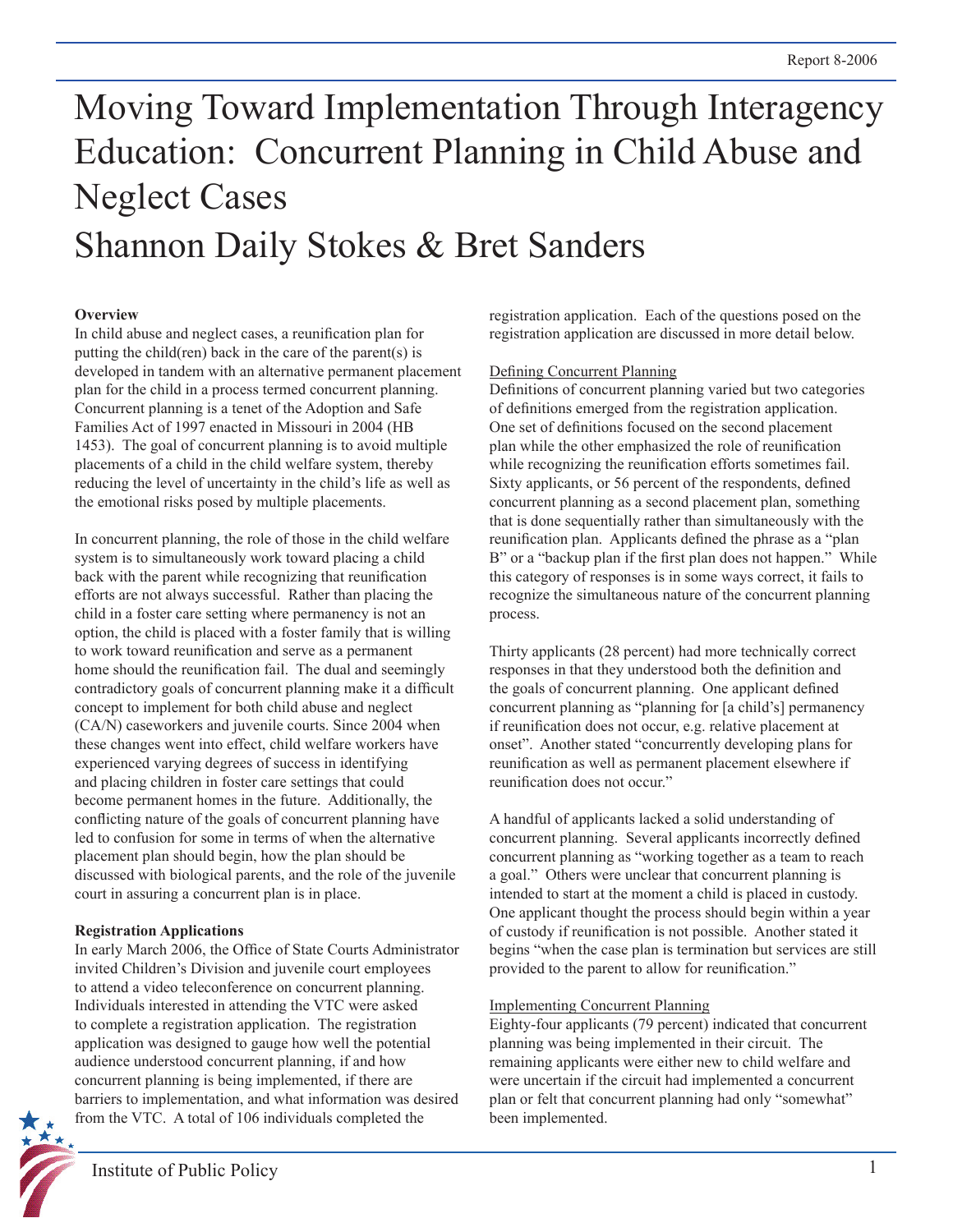Of the 84 applicants who knew concurrent planning was implemented in the circuit, 40 percent stated the plan was started immediately. The definition of immediate did, however, vary for respondents. In some cases, the concurrent plan started the day a child entered custody. For others, the concurrent plan started within 24 to 72 hours of custody. The Family Support Team Meeting (FSTM) was also indicated as the timeline for starting a concurrent plan for 22 percent of these respondents. Because the exact timing of the FSTM varies from circuit to circuit, it is difficult to know the immediacy of the concurrent plan implementation. Surprisingly, 7 percent of applicants in circuits that have implemented concurrent planning stated the work did not begin until the 30 day hearing.

#### **Table 1. Circuits implement concurrent planning by timeline**

| <b>When Circuits</b><br>Implement         | Number of<br><b>Respondents</b> | Percentage of<br><b>Respondents</b> |
|-------------------------------------------|---------------------------------|-------------------------------------|
| Immediately                               | 34                              | 40                                  |
| Family Support Team<br>Meeting            | 19                              | 22                                  |
| At 30 day hearing                         | 6                               | 7                                   |
| Implemented but<br>timeframe not provided | 25                              | 29                                  |
| <b>TOTAL</b>                              | 84                              | $98*$                               |

\*Note: Percentage total does not equal 100 due to rounding.

It is interesting to note that several applicants indicated that concurrent planning is "loosely done when reunification is viewed as a poor solution" or "when the first plan begins to falter." At least four applicants indicated concurrent planning does not begin until the 6 or 12 month marker.

#### Barriers to Concurrent Planning

The barriers to successfully implementing concurrent planning were wide-ranging but several themes emerged. The themes can be loosely categorized in two ways: 1) difficulties in working with parents and relatives; and 2) organizational impediments. Parents and relatives were the most commonly listed barriers for successful implementation. According to some respondents, parents frequently fail to provide the names of kin or feel reunification is not a real goal due to the alternative placement plan. Several individuals expressed a desire to find new and better methods of explaining concurrent planning to parents to alleviate these fears. Issues surrounding relatives included an inability to identify relatives, locating relatives who can "pass a house study or background check", and working with relatives located in another state.

Organizational matters were also listed as barriers to the successful implementation of concurrent planning. High levels of staff turnover make follow-through on concurrent planning difficult and requires continual staff education on the concept. A lack of resources to pursue two placement plans with equal vigor was also viewed as a barrier. The lack of resources was cited as an impediment to thoroughly searching for kinship placement options, completing home visits in a timely manner, or searching for foster/adoptive families outside of the kin network. Other obstacles to concurrent planning were a lack of agreement on the appropriate alternative placement plan at Family Support Team Meetings, team members pursuing one placement plan over another, and a lack of support from the juvenile court.

What Participants Wanted to Learn From the VTC

Applicants expressed a variety of desired outcomes for the VTC on concurrent planning. Best practices and techniques for implementing concurrent planning were the chief areas of interest. Many applicants wanted to know "how other circuits handle" concurrent planning while others wanted examples of the written plans and forms used in the process. This desire for technical information also extended to applicants wanting more information on the timelines for implementing concurrent planning and how roles are defined between child welfare caseworkers and juvenile officers. Communication was another important element applicants felt should be included in the VTC. Several asked for the specific language that should be used to convey concurrent planning to families while others were more interested in how to make families empowered through concurrent planning. Finally, applicants were seeking new ways to educate staff on the concurrent planning process.

On May 1, 2006, the Office of State Courts Administrator and the Children's Division held a joint video teleconference (VTC) on concurrent planning to educate those in the Missouri child welfare system. Employees of the Children's Division and juvenile courts (judges and juvenile officers) were invited to attend at one of six locations around the state for the six hour training. A total of 111 people attend the VTC in the various locations. The number of participants and location of each VTC site are listed in Table 2 below.

#### **Table 2. Location and number of attendees for each site**

| Location       | <b>Attended</b> |  |
|----------------|-----------------|--|
| Jefferson City | 26              |  |
| Reed Springs   | 10              |  |
| St. Louis      | 15              |  |
| Kirksville     | 21              |  |
| Kansas City    | 22              |  |
| Poplar Bluff   | 30              |  |
| Total          | 124             |  |

The information provided in the registration application was then used as the basis for refining the curriculum for the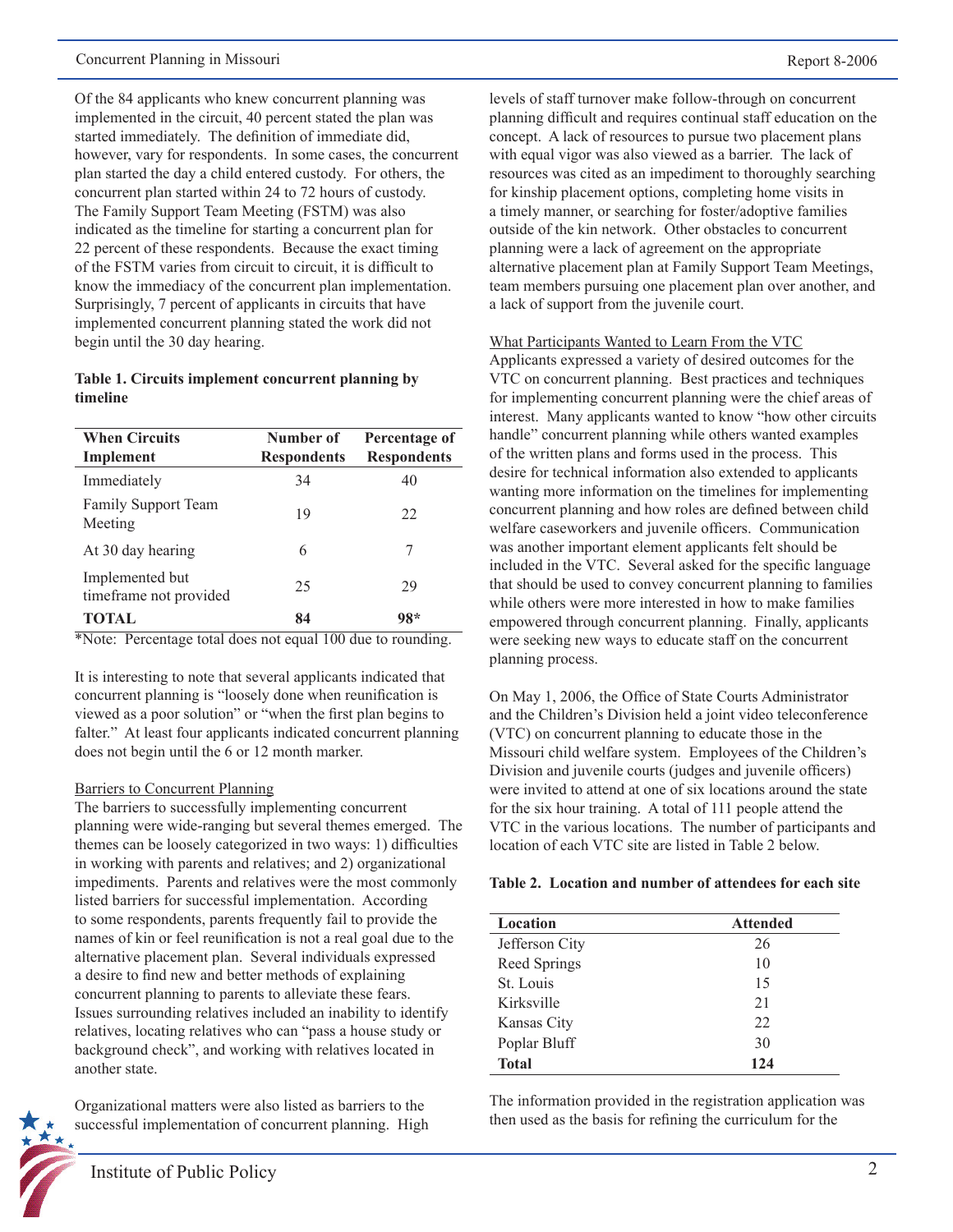training. Janyce Fenton of the National Resource Center for Family Centered Practice and Permanency Planning delivered the bulk of the training from her location in New York. Ms. Fenton's presentation focused on defining concurrent planning, working with biological and foster families, best practices in concurrent planning, and the long term outcomes that could occur as a result of the process. A panel of individuals from the Children's Division then discussed how Missouri approaches concurrent planning and the sibling issues that can arise when looking for permanent alternative placement. Each circuit then worked on developing a strategy for implementing concurrent planning and reported their plans and concerns prior to the conclusion of the training.

#### **Assessment of Training Quality**

At the conclusion of the VTC, participants in each location were asked to complete an evaluation form. The evaluation sought to identify the strengths and weakness of the content and presentation of the educational information as well as determine if participant understanding of concurrent planning changed as result of the VTC. The same questions regarding concurrent planning that appeared on the registration application were also asked on the evaluation form. A designated attendee at each VTC location was responsible for collecting and mailing the evaluations to Jefferson City for analysis.

A total of 91 individuals (73%) completed an evaluation form. Sixty-five percent of the respondents were employees of the Children's Division and 29 percent were juvenile officers. The respondents also included an attorney, a guardian ad liteum, and two judges. A majority of respondents (75%) work in a multi-county judicial circuit.

#### Presentations & Content

Participants were asked to rate their overall learning and usefulness of the Concurrent Planning program through a series of four questions. The response options ranged from 1 (strongly disagree) to 5 (strongly agree). When asked if the participant had limited knowledge of concurrent planning prior to the program, 68 percent disagreed or strongly disagreed indicating a level of comfort with the subject based on past experience or learning. When asked if the VTC provided knowledge that will be helpful to performing work responsibilities, 62 percent agreed or strongly agreed. Additionally, 55 percent agreed or strongly agreed VTC was a valuable professional development experience and 53 percent were satisfied with the program. Each of these questions had high neutral ratings ranging from 24 to 33 percent bolstering the respondents' self-perceived high level of understanding on concurrent planning prior to the conference. Overall, however, these ratings demonstrate the material was appropriately geared to the knowledge level of the majority of participants.

The speaker, Janyce Fenton, received high ratings with 34 percent ranking her as above average while another 15 percent ranked her as excellent. The materials for the VTC were ranked average by 53 percent of the respondents. The ranking for the materials may be related to how the handouts were distributed for the VTC. Rather than handing the participants a binder of information upon arrival, each attendee was sent an email prior to the conference with the materials attached. It was then the responsibility of each participant to bring handout materials to the VTC. This form of distribution for the materials may have led to the solidly average rating. Further, having the materials prior to the VTC may have distracted from the overall perception of quality because each participant had the opportunity to read and review the material prior to the conference.

Participants were also asked to rank the quality of the presentation by Janyce Fenton, the discussion panel from the Children's Division, the group planning and development exercise, and the reporting out by circuit at the end of the VTC. An error on the evaluation report prevented these rankings from being appropriately tallied and were removed from the analysis to avoid inaccuracies.

The evaluation also asked for feedback on the types of training format respondents prefer. Regional conferences are the favored format for future training for 55 percent of respondents. The regional conference format was followed by a statewide program, defined as one location serving 100 plus people, with 14 percent strongly favoring (see Figure 1). A little over a third of respondents neither opposed nor favored a web-based workshop format (36%) but almost a quarter of respondents did oppose the use of this format (23%). Video teleconferences, such as this one, had a strong neutral category (31%) but an almost similar percentage of respondents somewhat favored the format (28%). While the regional conference was clearly the favored option, respondents were not adverse to other training formats.

#### **Figure 1. Training format preferences by percentage**

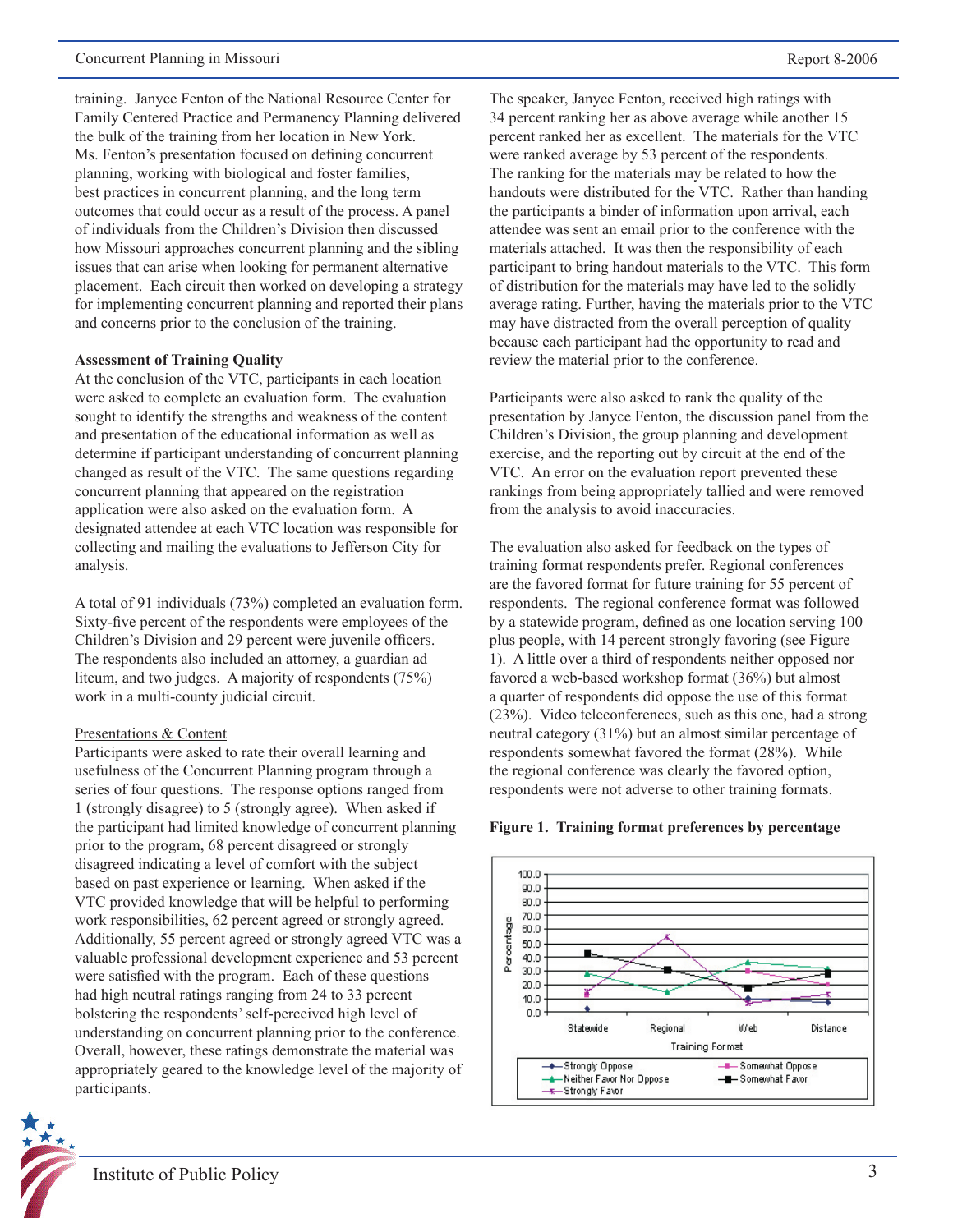Training formats did vary some by location as illustrated in Figure 2. In Kirksville, 31 percent of respondents strongly favored statewide conferences while none of the respondents in Reed Springs expressed this preference. Webbased learning was also strongly favored by 13 percent of respondents in Kirksville, the highest level for any of the locations for the concurrent planning training. Thirty percent of respondents in Jefferson City strongly favored distance learning (such as a video teleconference) but only 6 percent of respondents felt the same way in Kansas City.





Several respondents did have complaints about the VTC format. Most of these complaints, however, were based more on the conditions at an individual site or the overall format of the training rather than with the technology. For example, in one site, food and beverages were not allowed into the training room. Parking was an issue in one location and in another, there were not enough seats in one training room so the group was divided between two rooms. This division between two rooms hindered circuit interaction and discussion on concurrent planning according to one respondent. One group of respondents wished there had been a location for the VTC closer to their circuit and others disliked the lack of interaction and face-to-face contact with the presenter and other participants. One individual expressed a desire for the agenda to include "local discussion from timeto-time." Future use of the VTC format should take these concerns into consideration.

There were few alternative training formats listed by participants. The one format listed by several participants was the use of small group or circuit wide training with a facilitator. This option should be considered whenever feasible for the training material but the expense of doing so should be weighed against the state-wide impact such limited training would provide. It may be more important to identify the circuits requesting circuit level training to determine what



issues seem to require the use of a facilitator. The circuit may be requesting assistance for solving team or group dynamic issues rather than gaining new or additional information on a topic.

Future training topics included both new areas of learning and different strategies for presenting information. New topics to consider for future trainings included written service agreements, dealing with difficult team members, and mediation. One individual suggested "court personnel … receive the training for foster parents and receive credit for continuing education so they can really understand concurrent planning from the CD perspective and the [families that] care for kids." While the last suggestion may not be feasible, it may point to a need for court personnel having more information on the foster parent training process.

Other respondents focused more on how future topics could be presented in a different manner. Several individuals suggested having staff present at these trainings rather than supervisors. Another suggested including the families whose child(ren) have been in the child welfare system as presenters and listening to their suggestions on how to improve case processing. Finally, several respondents expressed support for the multi-agency training format. One person wanted "more co-training with children's division and juvenile court" as the approach "is very beneficial." Another simply stated "multi-agency trainings are great."

#### **Assessment of Learning**

The assessment of the training quality also contained questions similar to the registration application participants completed prior to the training. These questions sought to identify differences in definition, implementation, and barriers of concurrent planning after the learning experience.

#### Defining Concurrent Planning

The definition of concurrent planning shifted from the registration application to the post-training evaluation. Following the training, respondents were more likely to discuss the implementation of concurrent planning in their definitions. This change in definitions represents an important difference in the participants' approach to concurrent planning as implementation of both a reunification plan and an alternative placement plan demonstrates the simultaneous nature of the concept. Respondents frequently defined concurrent planning as "identifying and implementing two plans of permanency" or having a "goal of reunification while implementing an alternative permanency plan." Others stated "planning is not enough, implementation is the key to success" and making "sure it [the concurrent plan] is an actual plan, not just saying adoption."

Not all respondents made this change in definitions. A few retained the technically correct definition of concurrent planning as a "back up" plan. Even with these individuals,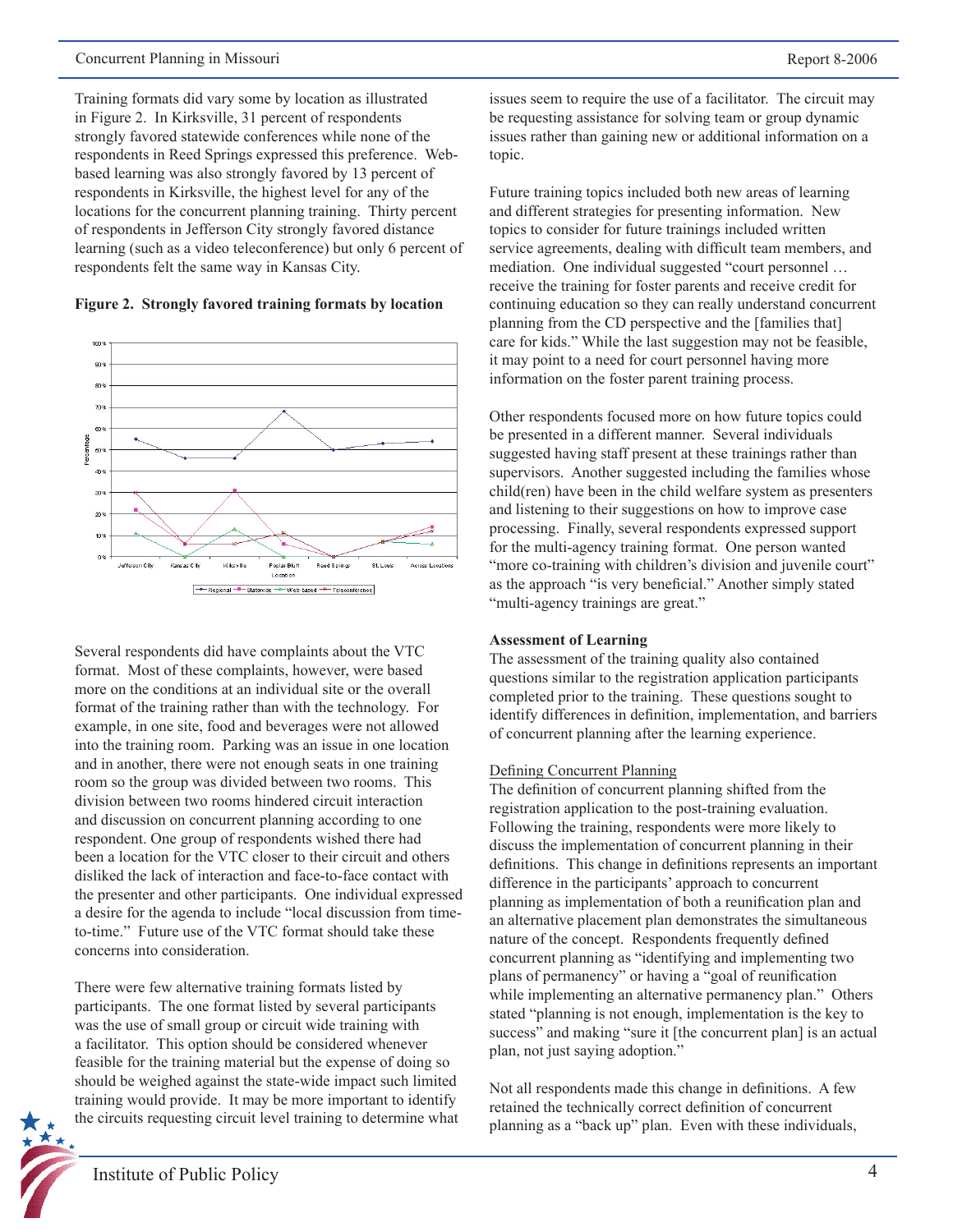a greater number of the respondents presented an immediate timeline for developing an alternative placement plan and frequently mentioned the well-being of the child as a goal in the process. While the definitions of concurrent planning may continue to vary, there were improvements in the overall understanding of the concept.

#### Implementing Concurrent Planning

When asked if concurrent planning had been implemented in their circuit, a majority of respondents said "yes". Many of those who responded in the affirmative indicated concurrent planning had been a working component of child welfare case processing in their circuit for many years and they had experienced success in the implementation of the practice.

It is interesting to note that the percentage of respondents unequivocally stating concurrent planning had been implemented in their circuit dropped between the registration application and the VTC evaluation. In the registration application, 79 percent of respondents indicated implementation had occurred. Following the training, only 57 percent stated the same. This decrease in percentages may represent a new understanding of how concurrent planning is implemented.

Accordingly, the percentage of respondents who felt concurrent planning had "somewhat" been implemented or had not been implemented at all increased from roughly 20 percent to 31 percent between the registration application and the post-training evaluation. Typically, respondents felt their circuit was "a little lax in the area of actually implementing the plan" or that concurrent planning was "not consistently or effectively" implemented. Others felt the concurrent plan was "identified but not implemented" or "only implemented on the paper work but not actively engaged in by the team." As one individual succinctly stated "we have said the concurrent plan is adoption but not by whom."

#### Barriers to Concurrent Planning

Many of the barriers listed in the registration application continued to be barriers following the training. The largest area of concern continued to center around foster families and kinship placement. Many simply stated there are "not enough foster families and services" in Missouri while others provided possible solutions that could be implemented at the state level. For example, changes in "foster parent training" and more resources to make foster family "recruiting … an ongoing process". A number of individuals cited the lack of resource workers as the reason "foster parent recruitment has suffered."

Barriers related to kinship also touched upon themes similar to those in the registration application. Many respondents discussed "trying to find family members who can pass a home study" or who are otherwise suitable for placement. One person cited finding relatives who do not want to

accept the placement of a child for fear of offending the parents. This last issue is one that may be amenable to new communication strategies and could be a topic of future training along with foster family recruitment and training.

Resource constraints were another theme for barriers to implementing concurrent planning. Several respondents questioned Ms. Fenton's discussion of frequent visitation asking "where [are] all the manpower and resources going to come from when workers are already putting in 50-60 hours per week?" and bluntly asking "how is this possible?" Another respondent stated it is "hard enough to provide [appropriate effort] to one plan."

Several of those who did not believe concurrent planning had been implemented in their circuit blamed the court for the lack of progress. These respondents felt the courts did not always consider ASFA guidelines or had not fully adopted concurrent planning as an approach. Those voicing these concerns felt there were "restrictions place[d] on our county by our court system" and that the juvenile court system does not appropriately initiate concurrent planning. One person felt the court did not "place child's needs first" or adhere to the tenets of concurrent planning by "not allow[ing] visits with all parents." Few respondents overall expressed the vague concerns listed by these respondents.

While the overall themes behind barriers to implementation stayed the same between the registration applications and the post-VTC evaluations, two new concepts did emerge. A handful of respondents listed private case managers and the Missouri Alliance as a barrier to implementing concurrent planning. The reason for this barrier was explained as "more layers of bureaucracy with Missouri Alliance." Two other comments were provided as barriers that had not previously been mentioned. One person stated "Missouri does not allow open adoptions" and another person stated "MOCD/OSCA should learn to provide this training consistent with Missouri statutes." The exact impetus of these statements is unknown but future discussions and training on concurrent planning may want to address these issues from the beginning to reduce the confusion that may exist.

#### Overall Assessment of VTC

The post-VTC evaluation also explored what knowledge the participants felt was the most valuable part of the training and what information they wish they had learned during the training. Many of the items listed as the most valuable directly reflected what respondents asked to learn in the registration application. These items included hearing from other circuits and obtaining tools and strategies to make concurrent planning more successful. For tools, the worksheet for measuring parental ambivalence, provided by Janyce Fenton, was the most commonly cited by respondents. For strategies, respondents discussed the use of "full disclosure" with parents from the beginning of the